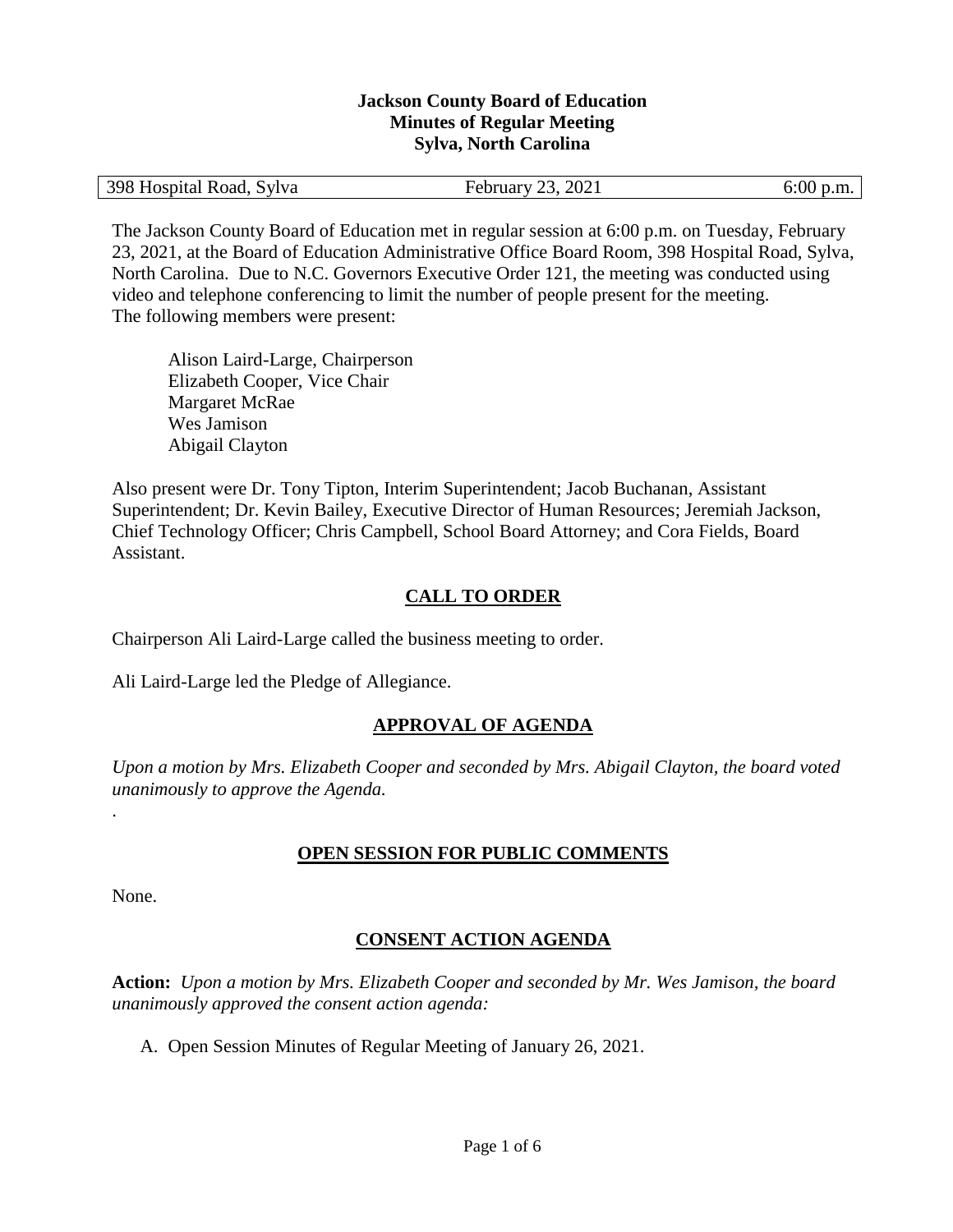On behalf of the Board of Education, Chairperson Ali Laird-Large thanked the parents, students, and staff of Jackson County Public Schools for helping keep the school system open. She said that by following social distancing guidelines, wearing masks, and washing hands frequently, we have been able to avoid closing the schools. She stated that the teachers have overcome and adapted to the new challenges and she is thankful to our community for their help and support.

# **INFORMATION AGENDA**

A. **Agenda Item**: Superintendent's Report **Presenter:** Dr. Tony Tipton, Interim Superintendent

Dr. Tipton reported on the following:

- 1. Dr. Tipton thanked Harris Regional Hospital and the Jackson County Health Department for their support providing over half of the JCPS employees with their second COVID-19 vaccination. Dr. Tipton said that this month has been one of the best months as far as new positive cases among our staff and students.
- 2. Dr. Tipton thanked Dr. Bailey for presenting the annual training in Title IX procedures to the school board members. Administrator Title IX training will be scheduled in the near future.
- 3. Dr. Tipton congratulated Mr. David Proffitt for receiving several awards in social and digital media for Jackson County Public Schools. David will present additional information about these awards.
- 4. Dr. Tipton stated that every district in the state is waiting for additional guidance on Senate Bill 37, and he will update the board as information becomes available.
- 5. Dr. Tipton reported that Ms. Angie Dills wrote and received a Grant in the amount of \$5,000.00 that will be used to purchase outdoor picnic tables for additional social distancing, once the weather turns nice.
- 6. Dr. Tipton provided the LEA report on the local number of Mental Health Support Personnel as required by House Bill 75 as follows: 3 fulltime School Psychologists, 17 fulltime School Counselors, 6 fulltime School Nurses, and 5.96 fulltime Social Workers. This is an increase of one School Nurse and a slight decrease in Social Workers, due to a mid-year retirement. The district continues to employ 3 Student Support Specialists and 2 Behavior Specialists. Additionally, two new rolls have been added on the district mental health team: Dana Tucker serving as the district's Social Emotional Learning Coordinator, and Steve McRae serving as the Mental Health Coordinator.

### B. **Agenda Item**: Employee Vaccination Update **Presenter:** Dr. Kevin Bailey, Executive Director of Human Resources

Dr. Bailey updated the board with the results of the JCPS COVID-19 Vaccination Clinics. He said that 313 staff received their first vaccine dose on Jan. 22<sup>nd</sup> and 310 JCPS staff received their second vaccine on Feb. 19<sup>th</sup>, which represents approximately 53% of the staff. He added that 60% of JCPS teachers have received both doses of vaccine, and an additional 50 staff have signed up for vaccines when they become available. He thanked the School Board, Harris Regional Hospital, Jackson County Health Department, and Blue Ridge Health for their support of JCPS.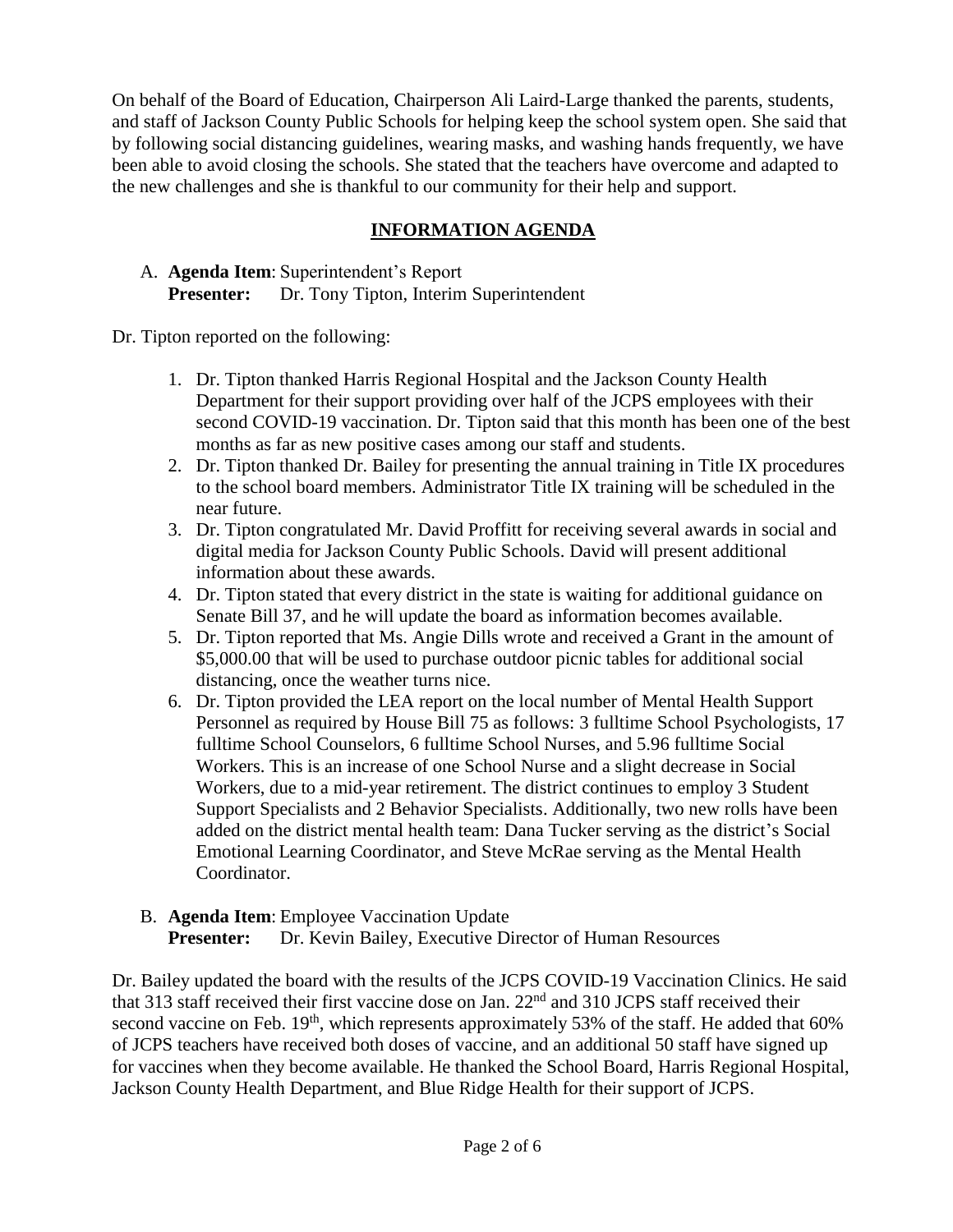C. **Agenda Item**: Athletics Update

**Presenter:** Dr. Kevin Bailey, Executive Director of Human Resources

Dr. Bailey updated the board JCPS Athletics Programs as follows:

- 1. BREC Girls' Basketball finished the season with a winning record of 7-6 third in the conference. Charlotte Sherrill recorded 56 points, SMHS school record, against Nantahala which tied her for  $6<sup>th</sup>$  place in the NCHSAA WBB record book for single points in a game. Boys finished third in the conference.
- 2. SMHS Girls' Basketball finished runner up in the Mountain 6 Conference Tournament. Heading into the Championships they had won 6 games in a row, including back-to-back wins vs. Franklin.
- 3. SMHS successfully completed Volleyball, Cross Country, Swim, and Basketball, with no game cancellations.
- 4. This week SMHS Football games begin and all home games will be live streamed on YouTube this season at http://smh.jcpsnc.org/athletics/.
- 5. March 1<sup>st</sup> is the first official day of SMHS Women's Soccer, Softball, Men's and Women's Golf.
- 6. April  $12<sup>th</sup>$  is the first official day of Track and Field, Baseball, Women's Tennis, and Wrestling.
- D. **Agenda Item**: North Carolina School Public Relations Association Awards Update **Presenter:** Mr. David Proffitt, Chief Communications Officer

Mr. Proffitt informed the board that the JCPS Communications Department received 10 awards for excellence in communications from the NC School Public Relations Association at the annual Blue Ribbon Awards Ceremony held on February 5, 2021. The Blue Ribbon Awards are among the association's most prestigious honors. JCPS received awards in three categories: Electronic Media: 6 Gold Awards, 1 Silver Award; Photography: 2 Gold Awards; Digital Media Engagement: 1 Gold Award.

E. **Agenda Item**: Unaudited Financial Summary Presenter: Kristie Walker, Chief Financial Officer

Ms. Walker presented the Unaudited Financial Summary as of February 23, 2021.

# **ACTION AGENDA**

A. **Agenda Item:**Budget Amendments **Presenter:** Kristie Walker, Chief Financial Officer

Ms. Walker presented budget amendments and transfers to the State Public School Fund, Local Current Expense Fund, Federal Grants Fund, Capital Outlay Fund, and Other Specific Revenue Fund and asked for board approval.

**Action**: *Upon a motion by Mrs. Elizabeth Cooper and seconded by Mrs. Abigail Clayton, the board voted unanimously to approve the budget amendments and transfers to the State Public School Fund, Local Current Expense Fund, Federal Grant Fund, Capital Outlay Fund, and Other Specific Revenue Fund.*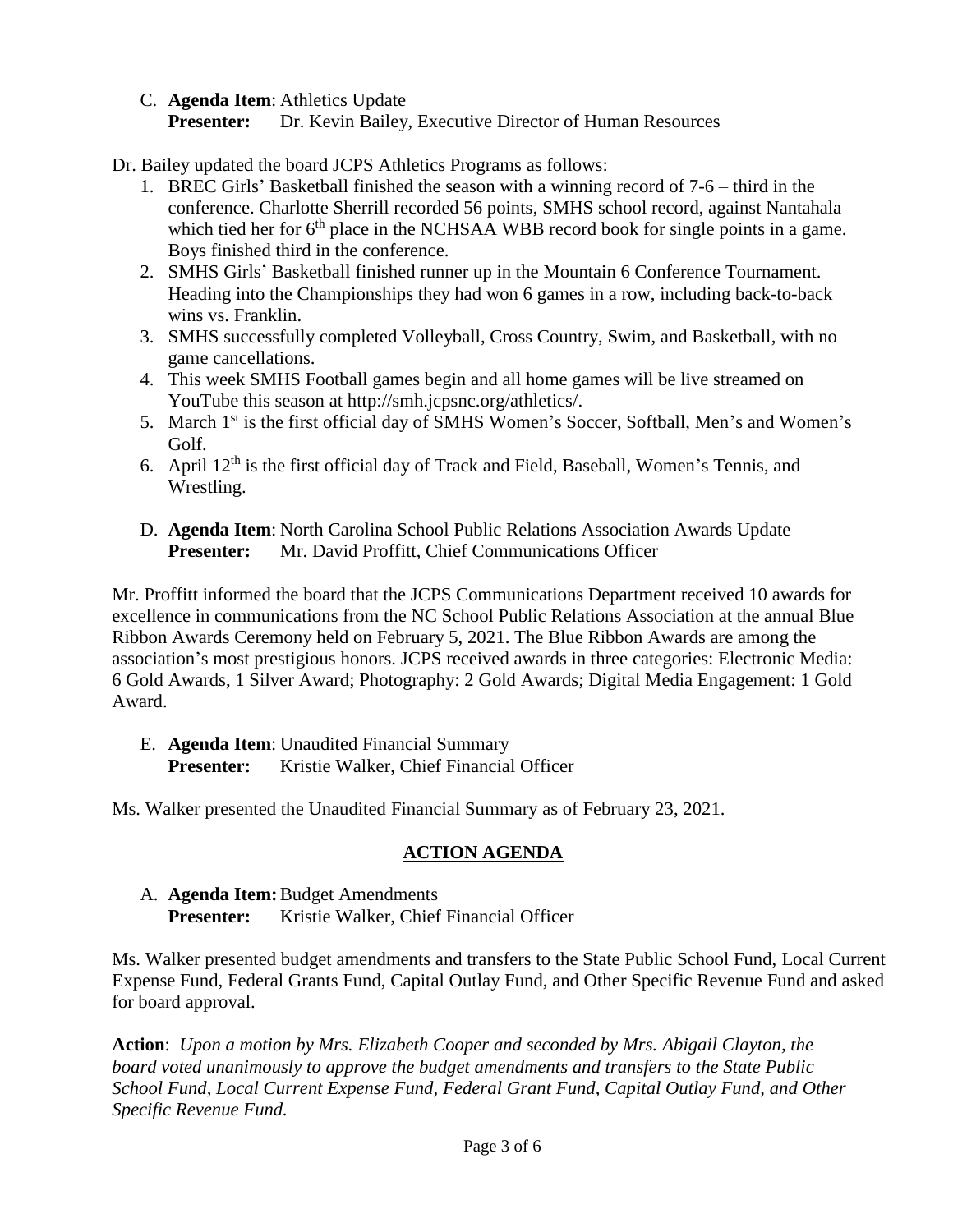B. **Agenda Item:** Anderson Smith and Wike PLLC Audit Contract **Presenter:** Kristie Walker, Chief Financial Officer

Ms. Walker presented the Anderson Smith and Wike, PLLC Audit Contract and Audit Engagement Letter for 2021-2022 and asked for board approval.

**Action**: *Upon a motion by Mrs. Elizabeth Cooper and seconded by Mrs. Margaret McRae, the board voted unanimously to approve the Anderson Smith and Wike, PLLC Audit Contract for 2021-2022.*

C. **Agenda Item:** Southwestern Community College Board of Trustees Appointment of Sue Bartlett for unexpired term of Elizabeth Knight 01-21-2021 to 06-30-2023 **Presenter:** Alison Laird-Large, Chairperson

Mrs. Laird-Large requested approval for Ms. Sue Bartlett to fill the unexpired term of Ms. Elizabeth Knight to the Southwestern Community College Board of Trustees as the Jackson County Public Schools representative from Jan. 21, 2021 through June 30, 2023.

**Action**: *Upon a motion by Mrs. Elizabeth Cooper and seconded by Mrs. Abigail Clayton, the board voted unanimously to approve the appointment of Ms. Sue Bartlett to the SCC Board of Trustees to fill the unexpired term of Ms. Elizabeth Knight from January 21, 2021 through June 30, 2023.*

D. **Agenda Item:** 2022-2023 Calendar Weather Waiver Approval **Presenter:** Dr. Kevin Bailey

Dr. Bailey presented the 2022-2023 Calendar Weather Waiver and asked for board approval.

**Action**: *Upon a motion by Mrs. Elizabeth Cooper and seconded by Mrs. Margaret McRae, the board voted unanimously to approve the 2022-2023 Calendar Weather Waiver.*

E. **Agenda Item**: ESS Southeast, LLC – Substitute Staff Placement Agreement **Presenter:** Dr. Kevin Bailey

Dr. Bailey presented the ESS Southeast LLC Substitute Staff Placement Agreement and asked for board approval.

**Action**: *Upon a motion by Mrs. Elizabeth Cooper and seconded by Mr. Wes Jamison, the board voted unanimously to approve the ESS Southeast LLC Substitute Staff Placement Agreement.*

F. **Agenda Item:** Promethean Active Board Purchase Approval **Presenter:** Jeremiah Jackson, Chief Technology Officer

Mr. Jeremiah Jackson presented a request to purchase Promethean Active Boards and asked for board approval.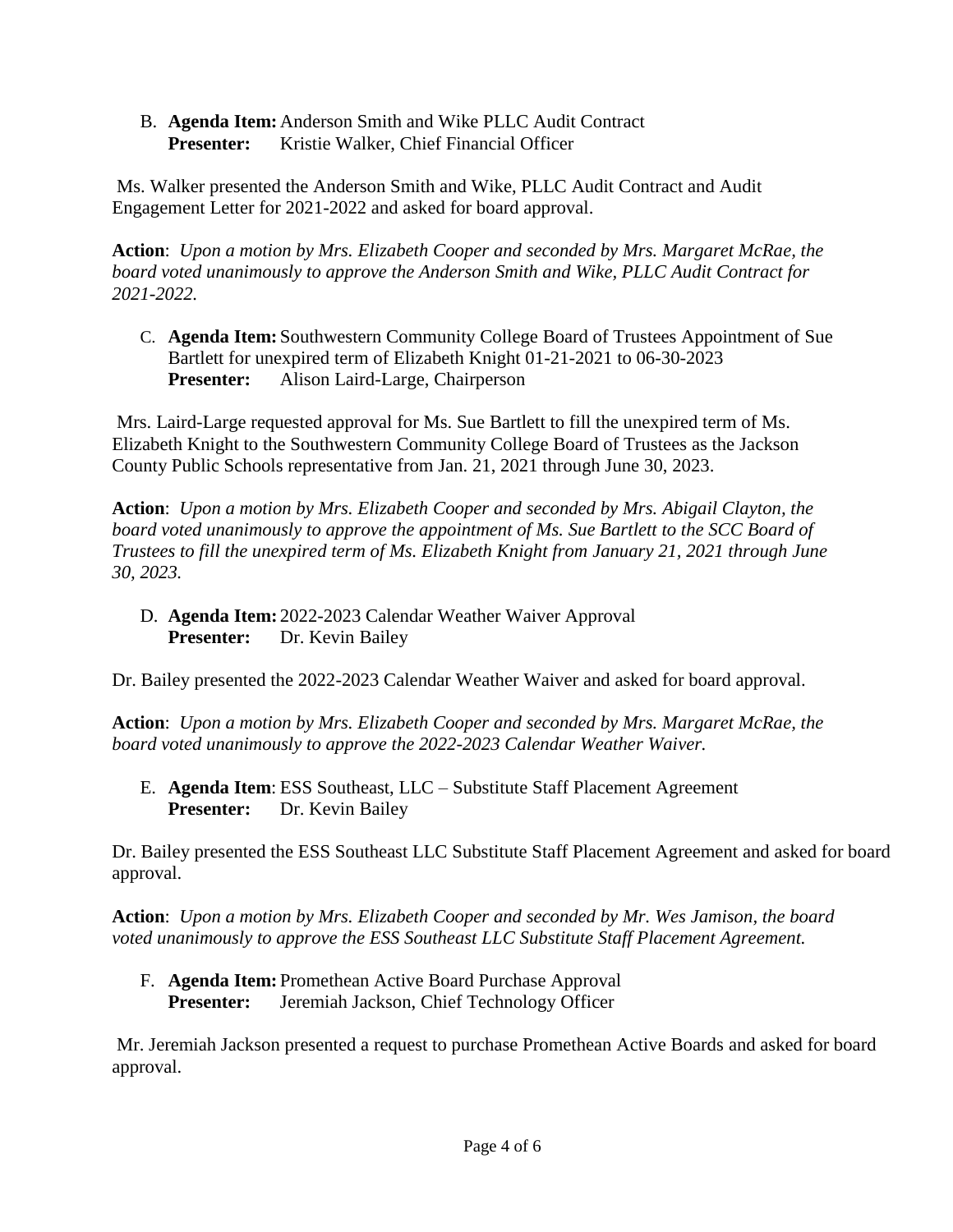**Action**: *Upon a motion by Mrs. Elizabeth Cooper and seconded by Mrs. Abigail Clayton, the board voted unanimously to approve the purchase of Promethean Active Boards.*

### **CLOSED SESSION**

*The board unanimously approved a motion by Mrs. Elizabeth Cooper and seconded by Mrs. Abigail Clayton, to enter into closed session pursuant to G.S. 143.318.11 for the following purposes: under subsection; (a) (1) to prevent the disclosure of privileged or confidential personnel information pursuant to G.S. 115C-319-32 and (a) (3) to discuss matters protected by attorney-client privilege.* 

*Upon a motion by Mrs. Elizabeth Cooper and seconded by Mrs. Margaret McRae, the board voted unanimously to return to open session.*

### **OPEN SESSION**

# **PERSONNEL ACTION AGENDA**

**Action:** *Upon a motion made by Mrs. Elizabeth Cooper and seconded by Mr. Wes Jamison, the board voted unanimously to approve the personnel agenda as recommended by Mr. Buchanan. The board unanimously approved the following recommendations:*

### **Employee Recommendations:**

- 1. Callaham, Lorie After School Assistant. FES
- 2. Davis, Megan Bus Driver, SCES
- 3. Hansen, Debbie Head Coach MS District Soccer, SMHS
- 4. Houtzer, Deborah After School Tutor, BRS
- 5. Hunter, Kristal After School Tutor, BRS
- 6. Mathis, MaKellyn Instructional Support Assistant, SCES
- 7. Moses, Kathryn Bus Driver, SMHS
- 8. Plush, Laura Tutor, BRS
- 9. Powell, Daniel Brady Custodian and Bus Driver, CVES
- 10. Sloan, Patricia Student Transportation Driver, CVES
- 11. Stewart, Jamie Homebound Instructor, SMHS
- 12. Watkins, Susan After School Tutor, BRS
- 13. Westwood, Nicole After School Tutor, BRS

#### **Employee Resignations:**

- 1. Flowers, Amber After School Assistant, CVES
- 2. Huston, Madily Instructional Support Assistant, SCES
- 3. Upchurch, Rachel Instructional Support Assistant TA, FES

#### **Employee Retirements:**

- 1. Rice, Audrey Receptionist, BRS
- 2. Stanley, Rhea Teacher Assistant, FES
- 3. Wilson, Lisa EC Teacher Assistant, FES

#### **Employee Separations:**